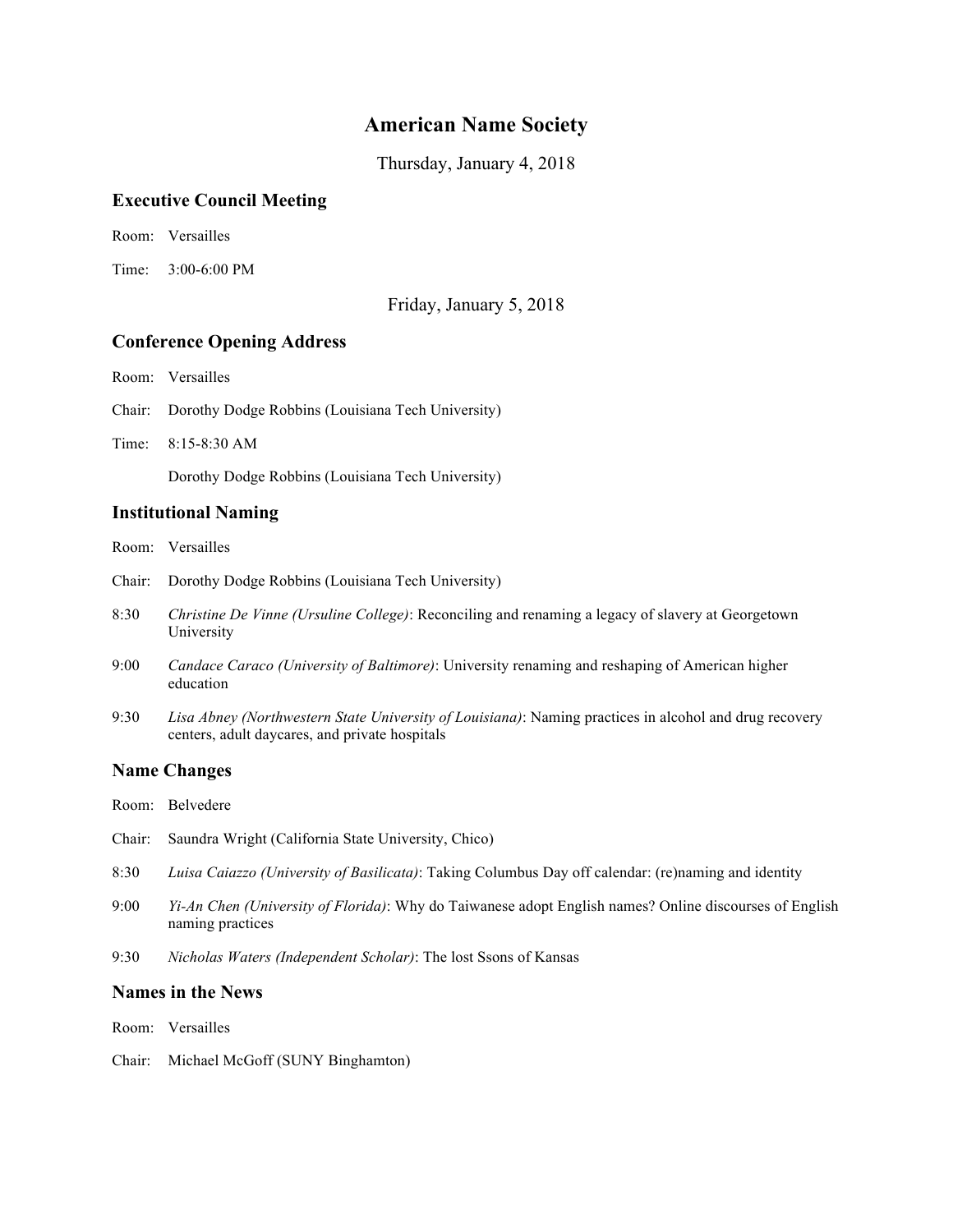- 10:15 *Cleveland Evans (Bellevue University)*: Elvis and Madonna and Bubba and Rogene: more things learned from writing a newspaper column on given names
- 10:45 *Lewis Esposito (Stanford University)*: Nicknaming as stance taking
- 11:15 *Mirko Casagranda (University of Calabria)*: Welcome to Trumplandia: onomastic creativity and Trumpian neologisms on Twitter

### **Names and Society**

- Room: Belvedere
- Chair: Yi-An Chen (University of Florida)
- 10:15 *Osward Chanda Penda (Pensulo Publishers Limited)*: Toward name regulation in Zambia: a cultural preservation perspective
- 10:45 *Jones Ayuwo (University of Port Harcourt)*: A socio-semantic analysis of Obolo anthroponyms
- 11:15 *Advice Viriri (Midlands State University)*: Personalized number plates, satire, and the grotesque: a celebration and conspicuous display of wealth in post-independence Zambia

# **Names of the Year Selection**

- Room: Versailles
- Chair: Cleveland Evans (Bellevue University)
- Time: 12:00-1:00 PM

### **Keynote Speech I**

- Room: Meeting Room A
- Chair: Brad Wilcox (Brigham Young University)
- Time: 2:00- 3:00 PM

Van Celaya (Family History Library, SLC)

Fast Accurate Research for Family History

#### **Naming Practices**

- Room: Versailles
- Chair: Kemp Williams (IBM)
- 3:30 *Carly Dickerson (The Ohio State University), Zef Ortegu (Independent Scholar)*: My father's child: naming practices in the northern Albanian highlands
- 4:00 *Francinah Mokgobo Kanyane (University of South Africa)*: Pragma-linguistic naming in Sepedi/Sesotho sa Leboa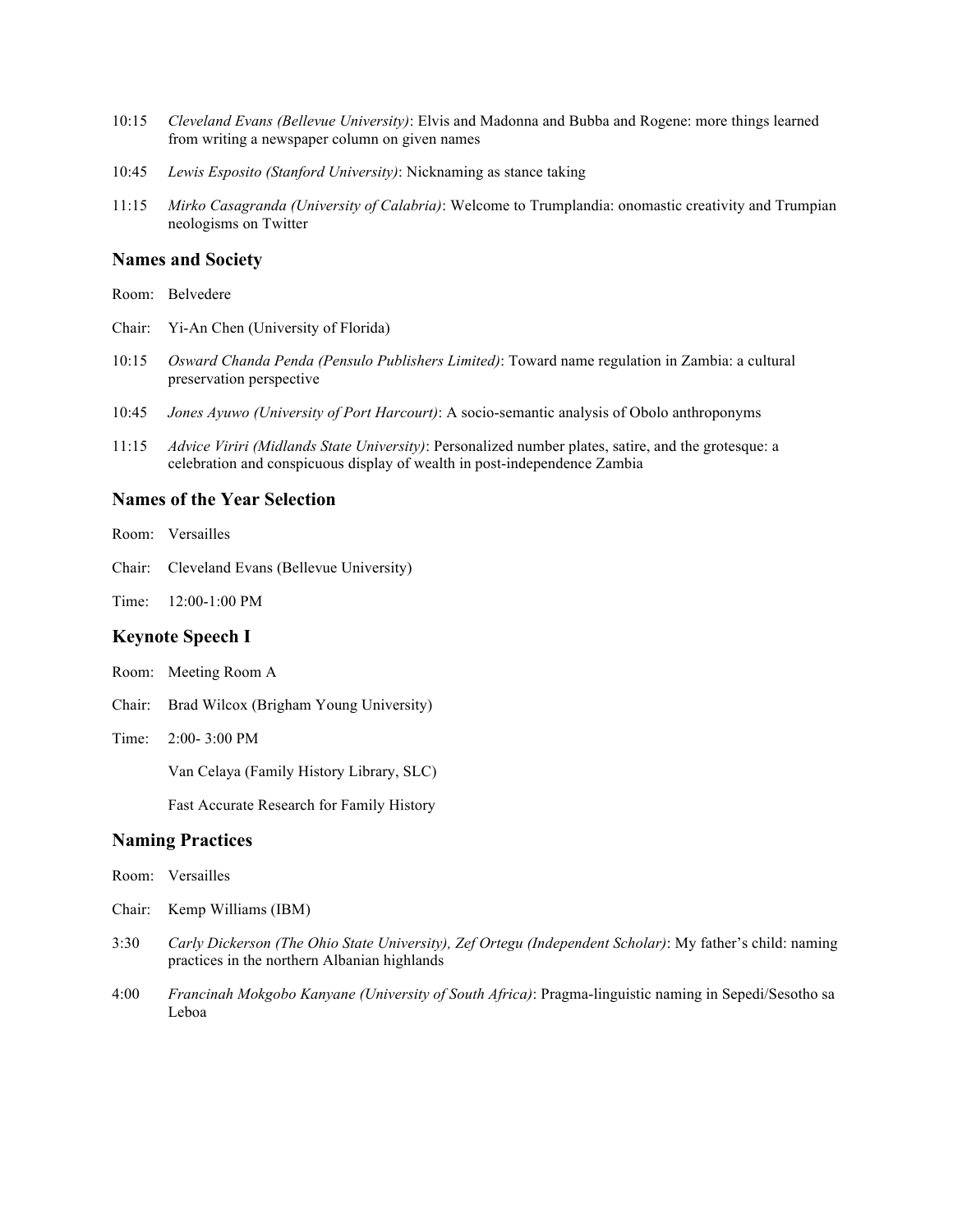#### **Names in Literature**

Room: Belvedere

- Chair: Kenneth Robbins (Louisiana Tech University)
- 3:30 *Cordelia Khoza (University of South Africa)*: An onomastic look into titles of Xitsonga literary texts
- 4:00 *Taylor Halverson (Brigham Young University), Brad Wilcox (Brigham Young University)*: The literary purpose of Hebrew and Egyptian paronomasia in ancient scripture

Saturday, January 6, 2018

#### **Interpreting Names**

Room: Versailles

- Chair: Lisa Spira (Ethnic Technologies)
- 8:30 *Amy Franz (Ethnic Technologies)*: The difference between Ariel and Ariel: gender, ethnicity, and names
- 9:00 *Ellen Osterhaus (University of Wisconsin-Eau Claire)*: The role of syllable structure in name interpretation
- 9:30 *Giulia Petitta (Gallaudet University), Valerie Dively (Gallaudet University), Mark Halley (Gallaudet University), Marc Holmes (Gallaudet University), Brenda Nicodemus (Gallaudet University)*: "Can you spell that for the interpreter?": managing name signs in team interpreting

#### **Names and Linguistics**

Room: Belvedere

- Chair: Michel Nguessan (Governors State University)
- 8:30 *Amin Almuhanna (Kuwait University), Jean-François Prunet (Kuwait University)*: On the morphological complexity of English
- 9:00 *Jeremiah Anene Nwankwegu (Ebonyi State University)*: Syntax of Igbo personal names
- 9:30 *Jong-mi Kim (Kangwon National University)*: Linguistics of naming

#### **Novel Names**

- Room: Versailles
- Chair: Chris De Vinne (Ursuline College)
- 10:15 *Dorothy Dodge Robbins (Louisiana Tech University)*: The descendents: Shakespeare's namesakes in contemporary fiction
- 10:45 *Claudia Drieling (North Carolina A&T State University)*: Olaudah in Germany: boundary conditions and onomastic resistance in Michael Götting's *Contrapunctus*
- 11:15 *Ken Robbins (Louisiana Tech University)*: "Call me Shane": names as intensifiers in Jack Shaefer's tale

#### **Naming Places**

Room: Belvedere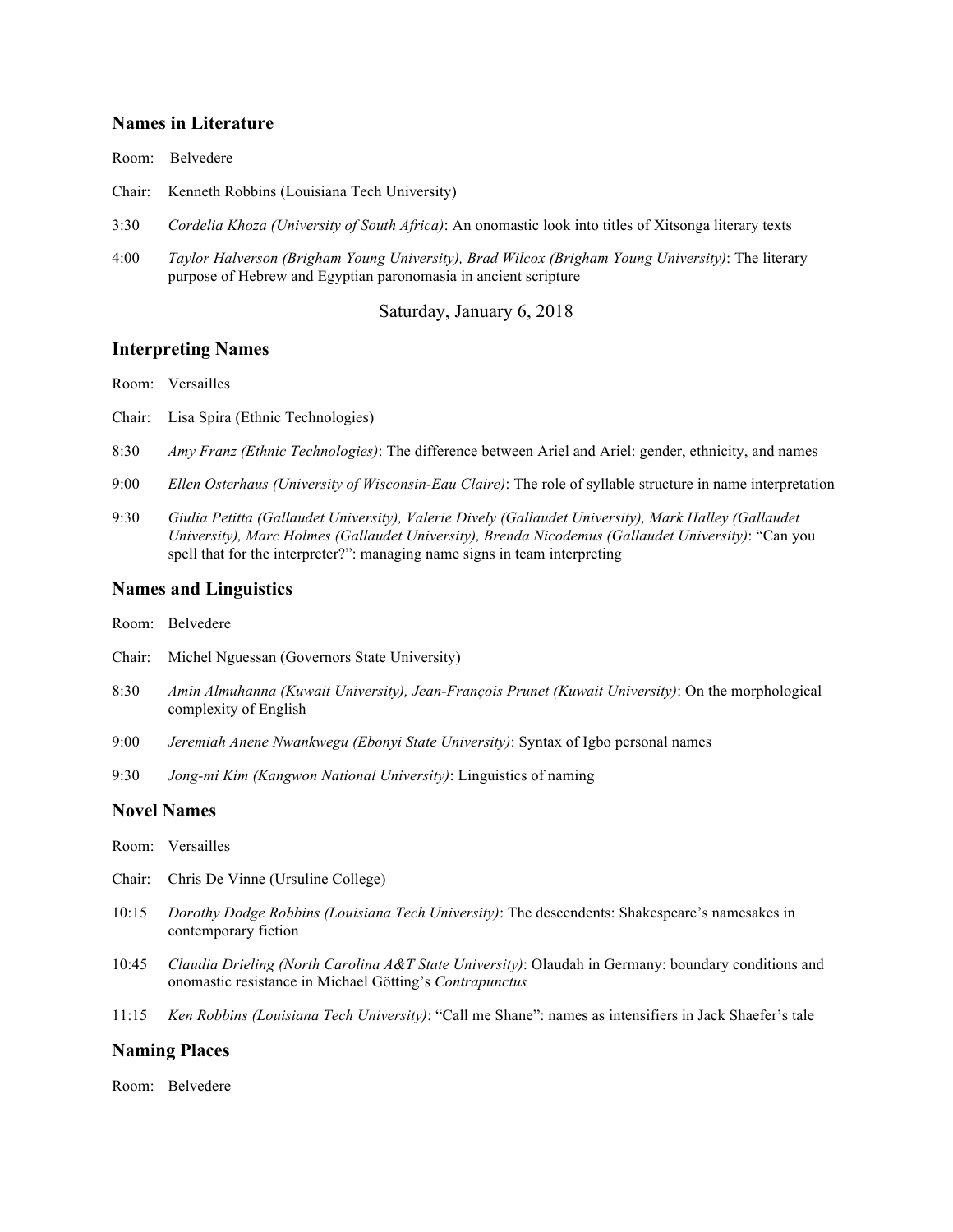- Chair: Peter Raper (University of the Free State)
- 10:15 *Marivic Lesho (University of Bremen), Eeva Sippola (University of Bremen)*: Historical changes in place names in Metro Manila and Cavite, Philippines
- 10:45 *Adianys Collazo Allen (Swiss Society of Hispanic Studies)*: Two, three, or more designations to name the Havana routes: allonyms in the street naming of Cuba's capitol
- 11:15 *Saundra Wright (California State University, Chico), Richard Hunt (Peloton Research Partners)*: Residential development names: a comparison of suburban vs. urban naming trends

#### **Indigenous Names and Naming**

Room: Versailles

- Chair: Dorothy Dodge Robbins (Louisiana Tech University)
- 12:45 *Peter Raper (University of the Free State*): Indigenous Bushman (san) influence on place-names in Southern Africa
- 1:15 *Maryann Parada (California State University, Bakersfield)*: Indigenous personal names among U. S. Latinos: onomastic outcomes of the Chicano movement

#### **Names and Toponymy**

Room: Belvedere

- Chair: Mirko Casagranda (University of Calabria)
- 12:45 *Michel Nguessan (Governors State University), Kouamé Désiré Kouakou (Independent Scholar), Sidiki Bamba (Université Félix Houphouët-Boigny)*: Toponymy, ethnicity, and land tenure conflicts in Côte d'Ivoire
- 1:15 *Yaw Sekyi-Baidoo* (University of Education, Winneba, Ghana): Appellations, among Akan, Ewe and Ga

## **Keynote Speech II**

- Room: Versailles
- Chair: Dorothy Dodge Robbins (Louisiana Tech University)
- Time: 2:00- 3:00 PM

Jeff Yule (Dixie State University)

Naming Extinctions and Navigating Extinction Borders

#### **Names in the Work Place**

- Room: Belvedere
- Chair: Cleveland Evans (Bellevue University)
- 3:15 *Lisa Spira (Ethnic Technologies), David Spira (AdMelora)*: Building better forms: it starts with how you ask for a name
- 3:45 *Dallin Oaks (Brigham Young University), Brad Wilcox (Brigham Young University), Robert Crapo (Brigham Young University)*: Conversion as an onomastic strategy in advertising and marketing